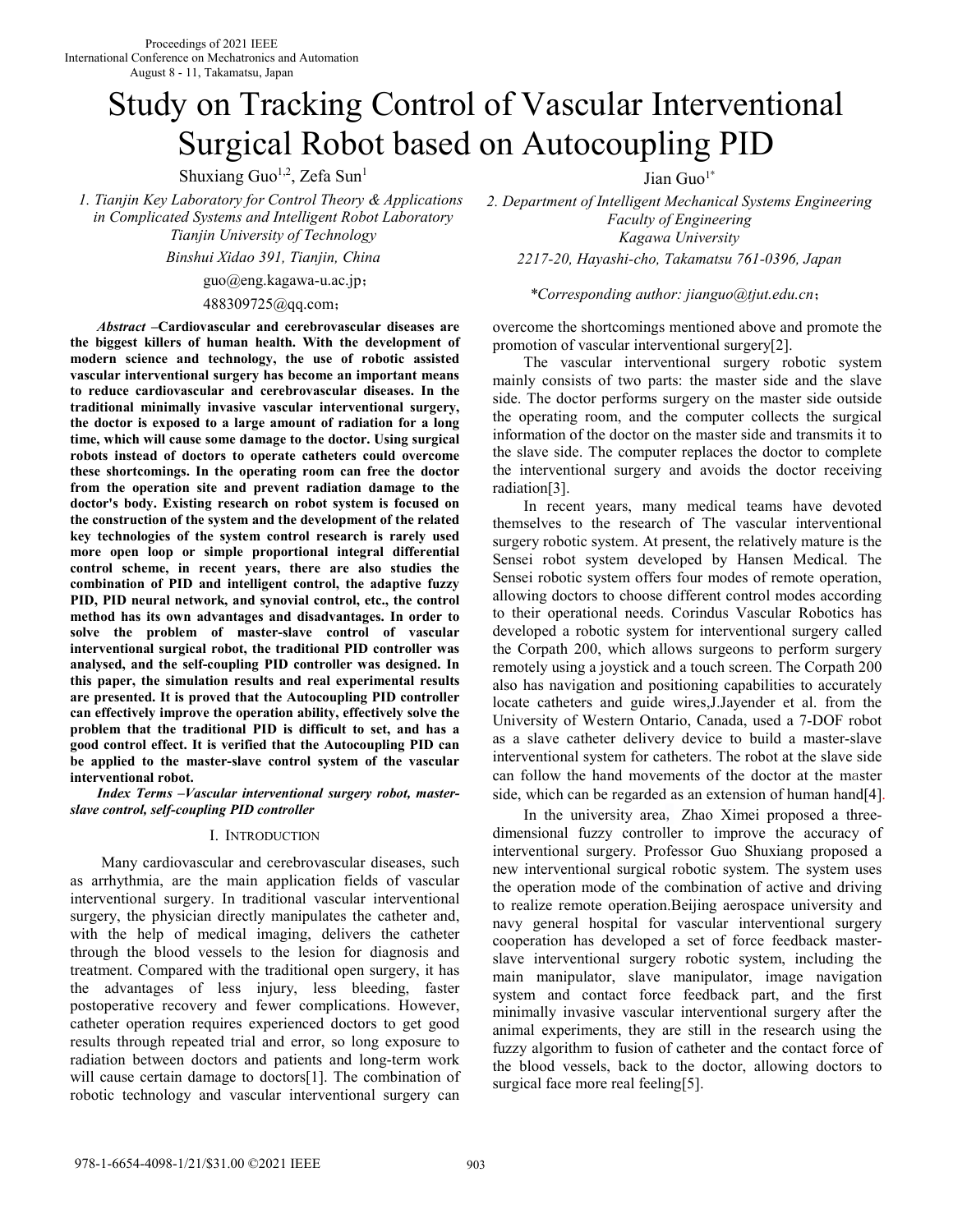Because the safety of interventional surgery must be ensured, the position tracking error between master and slave control systems must be reduced during the operation. A simple and effective autocoupling PID controller is proposed, which can be applied to the master-slave control system of vascular interventional surgery. The autocoupling PID controller can reduce the tracking error and the difficulty of PID parameter tuning.

## II. INTERVENTIONAL SURGICAL ROBOTIC SYSTEM

Vascular interventional surgery robot's role is to help the doctor to control thread of push, pull, rotate, on the basis of force feedback, to see the doctor makes the doctor has more real feeling, as it is important to the precision of the control system and its stability issues, these are very important, the precision of the control system for the security and stability is related to the operation, but current control methods have their own a little and disadvantages, Aiming at the problems existing in the control system of most vascular interventional surgical robots, a master-slave control system for vascular interventional surgical robots was designed based on the predecessors. The system principle is shown in Fig. 1[6]:

This system is the vascular interventional surgical robot of our laboratory platform. It's master side and slave side can realize the cooperative operation of catheter guidewire, and the operation can be completed mainly by realizing the synchronous movement of the catheter and guide wire. The system includes a master side and a slave side. The Master side structure is shown in Fig. 2; The structure of the slave manipulator is shown in Fig. 3.

The mainpulator mainly has linear displacement sensor, bionic pipe, photoelectric encoder, winding.On the master side of the electromagnetic coil. The slave manipulator mainly includes stepper motor, stepper motor driver, Fangshen photoelectric encoder, driver, guide rail, bearing, coil and fixture, etc.

The master manipulator consists of two parts, including a guide wire manipulator and a catheter manipulator. The bionic catheter is pushed and pulled by the doctor's hands so that the signal is received through the linear displacement sensor and transmitted to the main operator to achieve the purpose of output signal[7].

The master operator is mainly used to receive the operation signal of the doctor and the feedback control signal of the main controller. At the same time, its output end is connected with the input end of the main controller to provide force feedback to the doctor. The master controller and the slave controller communicate through CAN bus, receive signals through the master controller, and then transmit them to the slave controller through communication. The slave controller outputs signals to control motor for rotation, so as to drive the guide wire to push, pull and rotate. At the same time, the PC display can display the image information collected by IP camera, and can provide real-time visual feedback to doctors. The platform is driven by a stepping motor produced by Dongfang Electric Co., Ltd. The master side information is collected by a linear displacement sensor

and the slave side information is collected by a photoelectric encoder.

The master side adopts the principle of electromagnetic induction. When the doctor moves the bionic catheter, the linear displacement sensor can measure the actual displacement to be pushed by the doctor through the electromagnetic induction to achieve the purpose of collecting information, and then convert it into a signal and send it to the controller, thus sending it to the slave side. At the same time, according to the principle of electromagnetic induction, the force feedback can be realized so that doctors can feel the presence of the operation more truly[8].

The design of the master manipulator of the platform fully conforms to the ergonomic design of doctors' operating habits. The catheter operator and the guide wire operator of the main operator are placed front and back, completely in line with the actual operation method of the doctor[9].The conduit on the slider of the master side adopts biomimetic material, which enables doctors to operate the platform more realistic and more in line with the actual operation requirements. And when the doctor operates the main terminal, it can realize the accurate force feedback in real time, so that the doctor has the feeling of the operation on the spot.







Fig. 2 The master manipulator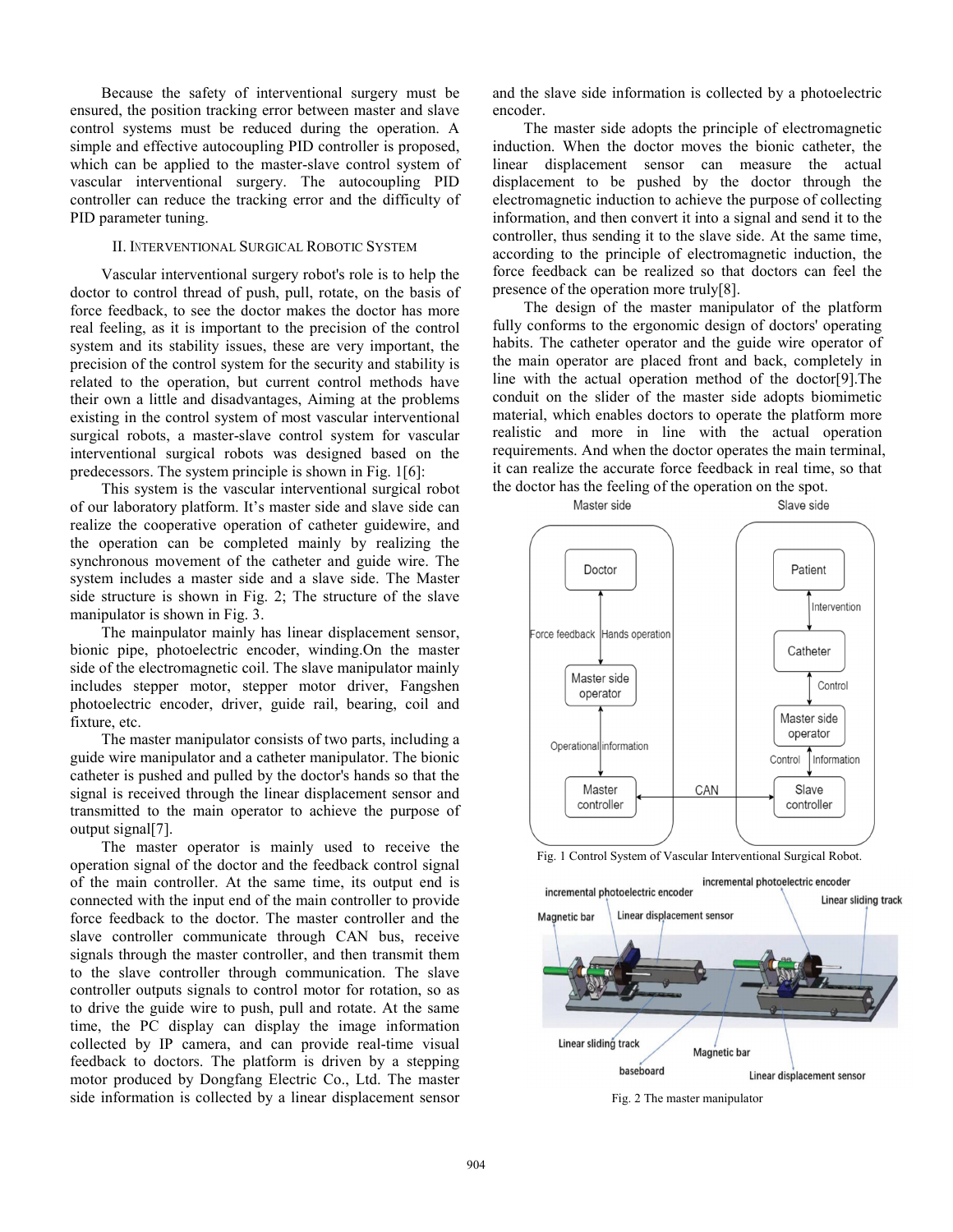

Fig. 3 The slave manipulator

#### III. CONTROL ALGORITHM OF MASTER-SLAVE SYSTEM

#### *A. Traditional PID Control Algorithm*

In the control process, the PID controller (also called PID controller) which is controlled according to the proportion (P), integral (I) and differential (D) of the deviation is the most widely used automatic controller. It has the advantages of simple principle, easy realization, wide application, independent control parameters, simple parameter selection, etc[9].

Conventional PID control system model is shown in Fig. 4:



Fig. 4 Conventional PID control block diagram

In PID control,  $R(t)$  is the input,  $Y(t)$  is the output, the error between the input and output is  $E(t)$ , P,I and D three terms after a certain multiple amplification of the algebraic sum is the control signal U(t). P represents that the proportional coefficient is proportional to the current error. If the error between input and output is positive and large, then the output is positive. After adopting proportional control, if there is residual error, the error control effect accumulated in history can be increased to eliminate the residual error. I stands for integral control, which sums up historical errors and accumulates them to form an accumulation of past errors. D stands for differential control, which can predict the future trend of error change according to the change rate of the current error, so as to reduce the error by controlling the change rate of the error.

The traditional PID control algorithm is shown as follows[10]:

$$
u(t) = k(e(t) + 1 / T_1 \int_0^t e(t) dt + T_D de(t) / dt)
$$
 (1)

The traditional PID controller can also be written in the following form[11]:

$$
u(t) = k_p e(t) + k_i \int_0^t e(t)dt + k_d de(t) / dt \qquad (2)
$$

 $K_p$  is the proportional gain,  $K_i$  is the integral gain, and  $K_{d6}$  is the gain.

## *B. Autocoupling PID Control Algorithm*

Since decoupling PID is on the basis of traditional PID to make some improvements, in theory it is also the sum of the proportion, integral, differential gain three formation control signal, but the fact is due to the speed factor according to certain proportion relationship instead of the PID, so between coupled together, by traditional PID independent parameters into the decoupling PID coupling parameters, so as to make the three gain there is a relationship between constitute control signal, the control method solves the problems of traditional PID parameters of the positive definite are harder to, greatly optimize the positive definite speed, and on the accuracy and stability also has a good effect[12].

The block diagram of the autocouplingPID control system is shown in Fig. 5:



Fig. 5 Autocoupling PID control block diagram

As can be seen from Fig. 4, the difference between the autocoupling PID and the traditional PID is that it has different processing methods for input signal processing.

It can be seen from the block diagram that the controller error model of the autocoupling PID is shown in formula (3).

$$
u(t) = z_0^3 e_0 + 3z_0^2 e_1 + 3z_0 e_1 + 3z_0 e_2 \tag{3}
$$

According to the controller error model, it can be seen that the difference between autocoupling PID and traditional PID is that they have different processing methods for input signals. Autocoupling PID also has three parameters of proportional integral derivative, but in fact they are all replaced by one parameter, namely the speed factor  $Z_C$ .

Where  $Z_c$  is called the velocity factor and is greater than 0. At the same time,  $Z_C$  has a large setting margin. In order to improve the dynamic response speed and anti-interference ability of the control system, the larger  $Z_c$  is required to be, the better. However, if  $Z_C$  is too large, the gain weight  $Zc<sup>3</sup>$  of the integral link will be large. Therefore, in order to ensure fast response speed and strong anti-disturbance ability, as well as to avoid overshot and oscillation due to integral saturation, an adaptive velocity factor model is derived,as shown:

$$
z_C = \alpha / T_t \left[ 1 - 0.9 \exp(-\beta t) \right]
$$
 (4)

Among them: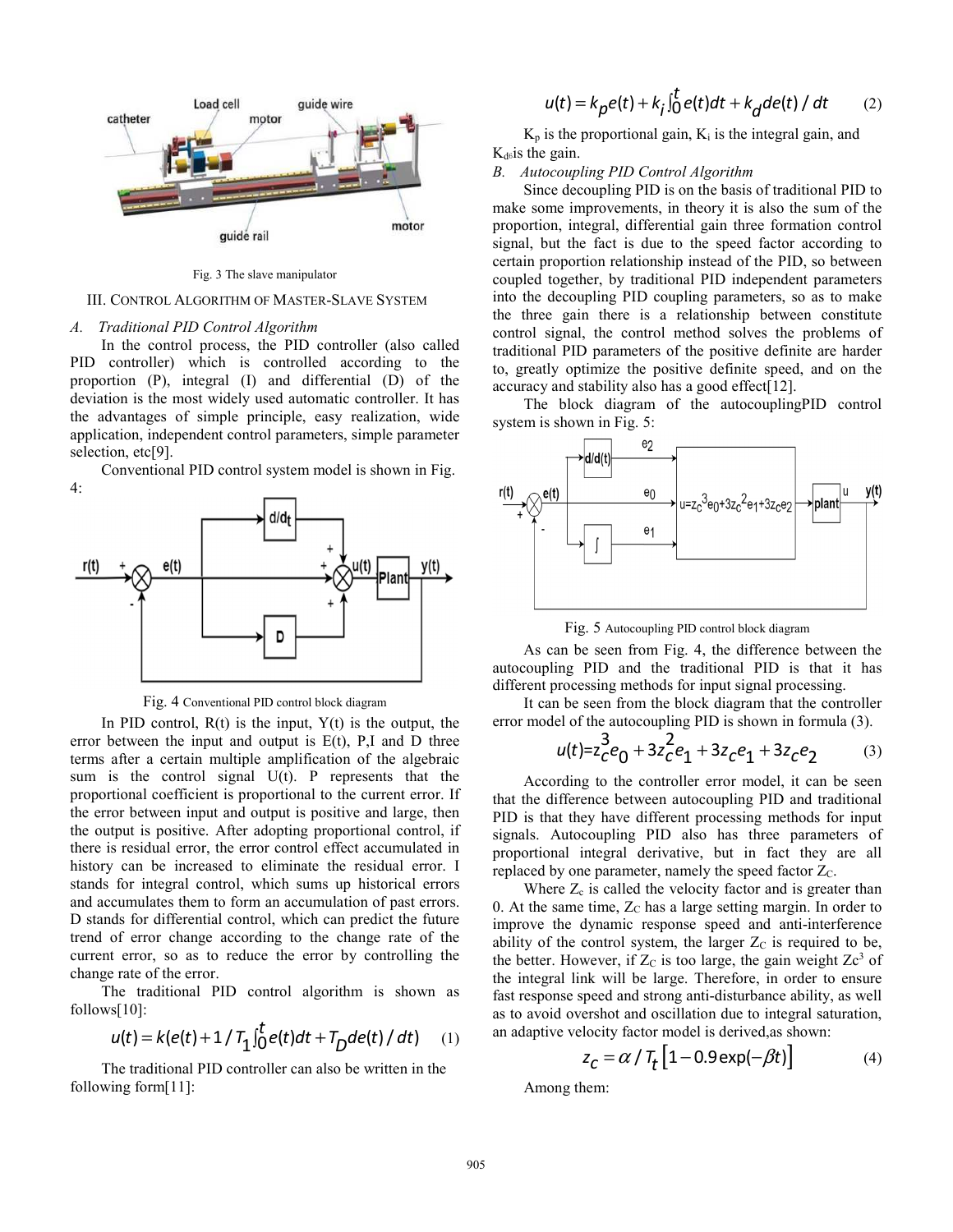$$
0 < \alpha < 100, \beta = 1/T_t \tag{5}
$$

 $T_t$  is the transition time from dynamic to steady state, which is the time required for the system to be stable from startup. For a fast system, the larger alpha is, the larger the velocity factor will be and the better the system control effect will be.  $\alpha$  is usually within the following range:

$$
10 < \alpha < 100 \tag{6}
$$

For slow systems,  $\alpha$  is usually in the range:

$$
0 < \alpha < 10 \tag{7}
$$

The larger alpha is, the faster the response speed is and the stronger the anti-jamming ability is. Otherwise, the selection range of  $Z_c$  can be decided quickly in this way.Compared with the traditional PID controller, the autocoupling PID has only one speed factor. By means of  $Z_c$ , three different physical links of proportion, integration and differentiation are closely coupled together to form control signals. Therefore, the traditional PID needs to set  $K_p$ ,  $K_i$  and Kd, while the autocoupling PID only needs to set one parameter Zc, and there is the following relationship between  $Z_c$  and  $K_p$ ,  $K_i$  and  $K_d$ .

$$
k_{i} = z_{c}^{3}
$$
  
\n
$$
k_{p} = 3z_{c}^{2}
$$
  
\n
$$
k_{d} = 3z_{c}
$$
  
\n(8)

The control effect of the designed controller is simulated in the MATLAB Simulink environment, and the traditional PID is also simulated and compared. According to the dynamics model of the master-slave manipulator of the vascular interventional surgical robot, a second-order linear system is adopted for simulation:

$$
G(S) = \frac{1}{1.2S^2 + 8S + 1}
$$
 (9)

The simulation block diagram is shown in Fig. 6:



Fig. 6 Block diagram of autocoupling PID logic controller



Fig. 7 Step response position tracking comparison.



Fig. 8 Sinusoidal response position tracking comparison.



Fig. 9 Step response position tracking error comparison

We can see from Fig. 7 since autocoupling PID controller has good control system for step response performance, convergence within 1 s and its maximum error is less than 0.1, according to the positive definite rules setting. Found that it has good control effect, and easy to setting, see from Fig. 8 as the decoupling PID controller of the sinusoidal signal tracking also has good control effect which can be seen from the Fig. 9 the same since the decoupling PID controller to control the step signal tracking error with good effect, can make error within 1 s to 0 and the previous step response.

#### IV. EXPERLMENTAL RESULTS AND ANALYSIS

In this paper, the platform shown in Fig. 10 was used for experiments. We use NDI to collect displacement data. The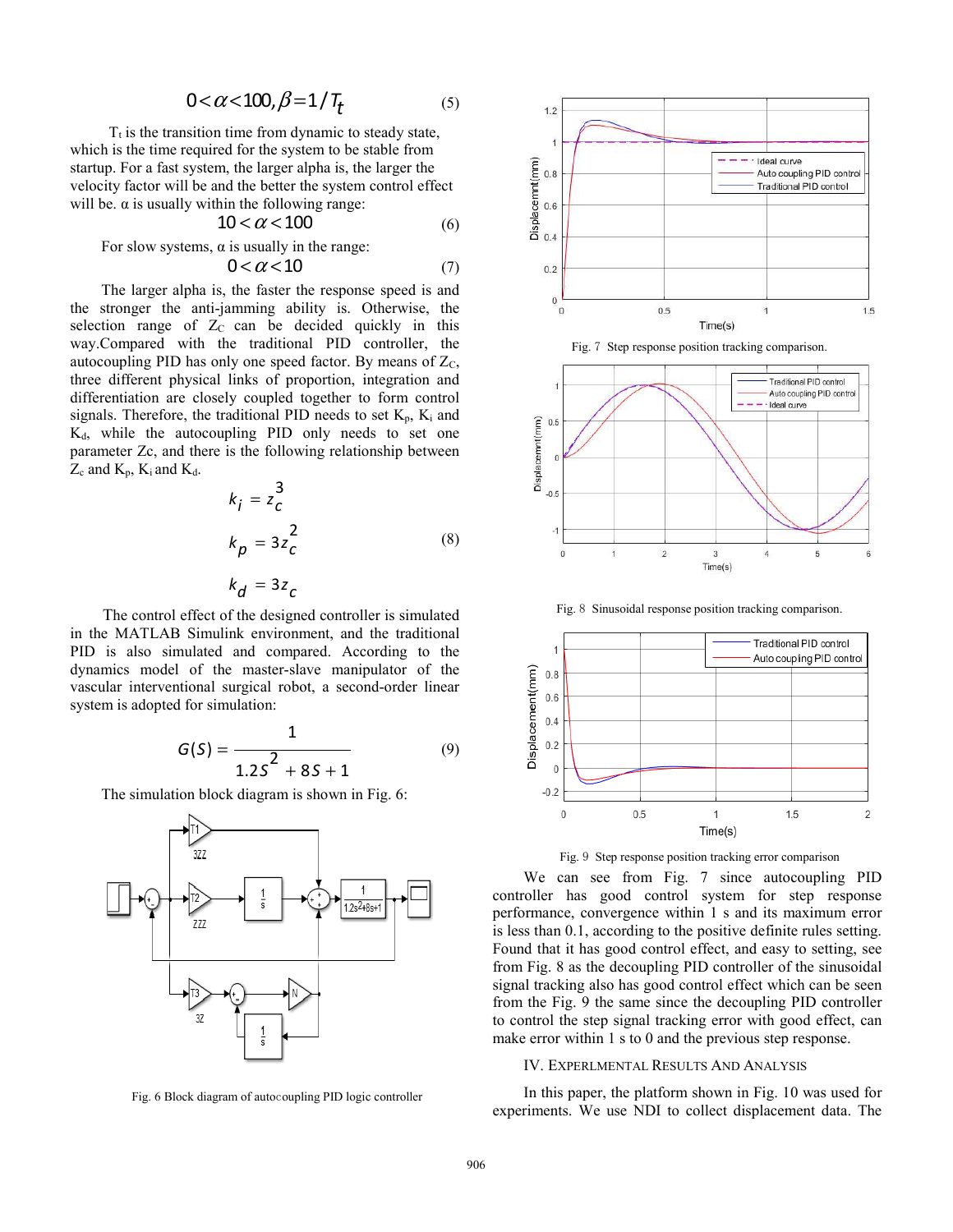NDI camera will collect the position information of the two rigid bodies. Then the displacement of the master and slave side is compared and the error of the master and slave side is calculated. The test platform used tubes with a diameter of 5.0mm and a length of 140mm. In order to reduce the cumulative error caused by the driving part, the platform uses a stepper motor to drive the catheter for displacement. Fig. 11 shows the simulated blood vessel used in the experiment. The operation path, starting point and end point are marked in the figure. Due to the characteristics of the vascular interventional surgical robot of this experimental platform, we will try our best to imitate the operation methods of doctors in the experiment.



Fig. 10 Master slave displacement experiment







Fig. 12 Comparison between master displacement and slave displacement



Fig. 13 Master-slave displacement tracking error





Fig. 12 represents the tracking findings between the master-slave displacements that basically coincide with each other. Fig. 13 represents the displacement error between the master side displacement and the slave side displacement with the movement of the master side displacement. Fig. 14 represents that the master slave encoder rotates 60° each time, and rotates 5 times until the forward rotation reaches 300°. Reverse rotation 5 times from 300° to 0°. Fig. 15 shows the final average error of each radial test. From Fig. 12, we can see that the tracking displacement between the master and